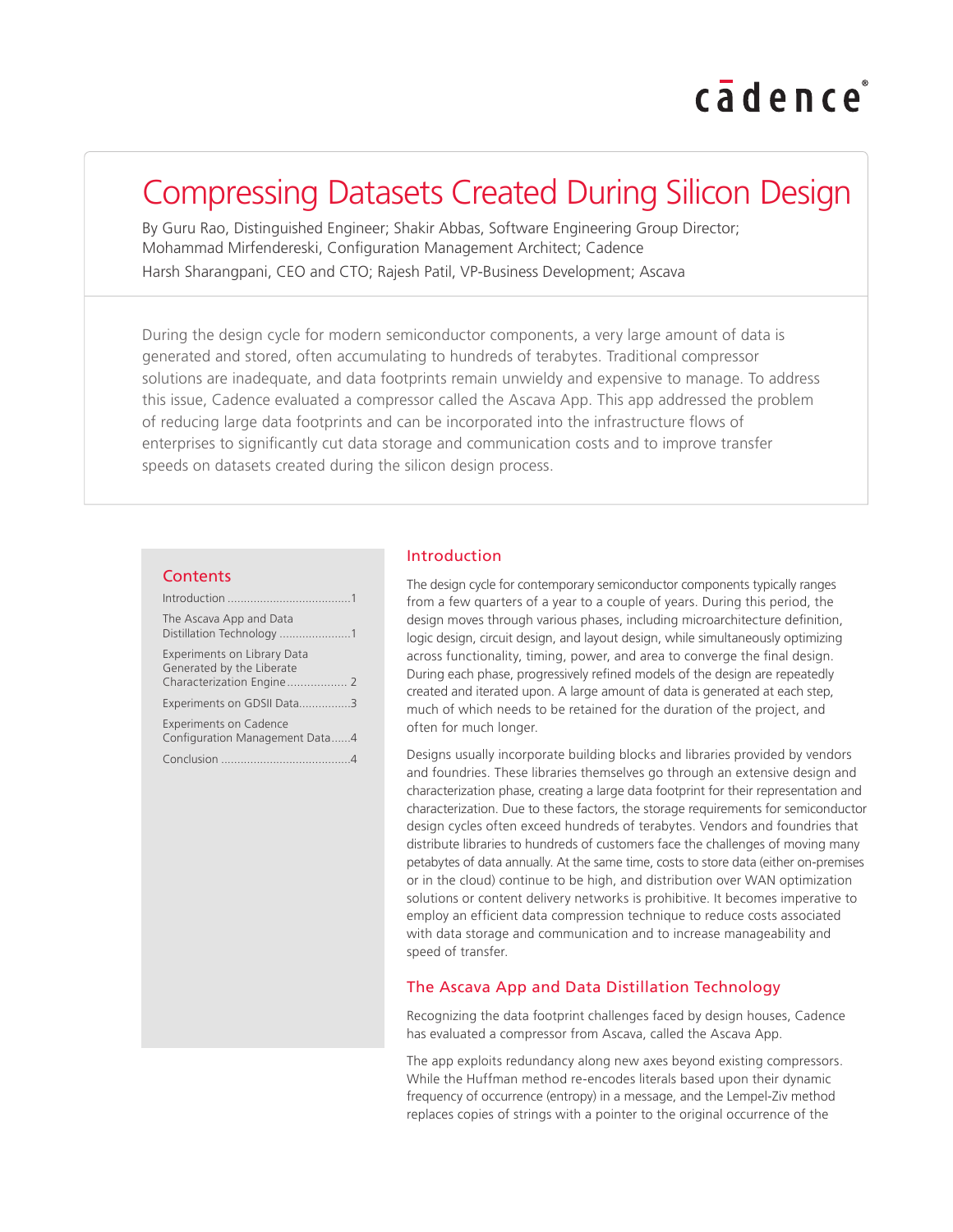<span id="page-1-0"></span>string, Ascava's Data Distillation® Technology replaces portions of data with programs that derive the data from building blocks called "prime data". The gzip compressor implements a combination of the Lempel-Ziv and Huffman re-encoding methods and is well-recognized and widely deployed.

The Ascava App implements a combination of the Data Distillation Technology and the traditional methods of Lempel-Ziv and Huffman re-encoding to losslessly deliver the smallest data footprint. The Data Distillation Technology exploits redundancy across a scope that is several orders of magnitude larger than the window of traditional compressors. The Ascava App is designed to ingest large datasets comprised of multiple files and directories and is capable of exploiting redundancy across the scope of the entire dataset. The Ascava App provides 11 levels of settings for reduction; a higher level is designed to deliver higher reduction at the expense of throughput.

Cadence evaluated the Ascava compressor on three categories of data:

- Library characterization data generated by the Cadence® Liberate™ characterization engine
- A GDSII file (note that GDSII is the industry-standard format for interchange of integrated circuits and their layout artwork)
- Perforce checkpoint files from the Cadence Configuration Management group that maintains and frequently backs up the Cadence tool code base

The experiments were conducted, and the results of the findings are described below.

#### Experiments on Library Data Generated by the Liberate Characterization Engine

The Liberate characterization engine is a high-performance and ultra-fast engine used for creation of standard cell and IO libraries. It generates electrical cell views for timing, power, and signal integrity. With increasing number of corners that are characterized at advanced nodes, the size of a library database has increased exponentially. Cadence and Ascava conducted two experiments on library characterization data generated by the Liberate characterization engine.

#### First experiment

Library characterization data was generated for 475 cells across 11 PVTs (corners of process, voltage, temperature) with four library files (.lib) created per PVT. The 4 .lib files created contained CCS-timing, CCS-noise, ECSM and NLDM views for timing, power and signal integrity analysis. The resulting footprint of the four .libs for a single PVT was 3,984,588,800 bytes. For designs that need numerous PVTs (e.g., 100 corners), the overall footprint of the characterization data would increase proportionately from 4GB to approximately 400GB for this library. Performing this characterization four times a year would create 1.6TB of data for this library alone. Note that although only four views were created for this experiment, the Liberate characterization engine is often used in design flows to create more than four views, resulting in even larger data footprints.

The output of the characterization for a single PVT (the four .lib files) was resident in a directory that was fed to the Ascava compressor and the size of the compressed data was recorded. The Ascava compressor can ingest a directory and exploit redundancy across all files under the directory. Separately, a tar file of the directory was created and filtered using the gzip compressor, and the size of the resulting compressed tar file was recorded. The size of the compressed data generated by each of Ascava and tar+gzip and the time taken for compression were tabulated. This was repeated across all PVTs. The run for the Ascava compressor and the run for tar+gzip were each constrained to a single CPU core.

Table 1 summarizes the results of experiments comparing the compression performance of gzip versus the Ascava App on this data. Upon ingesting this data, gzip v1.5 at level three reduced the data to 666,894,336 bytes, yielding a reduction ratio of 5.97X. The Ascava App run at level three (in in-memory mode) reduced the data to 320,864,256 bytes, yielding a reduction ratio of 12.42X, which is more than 2X the reduction achieved by gzip. Ascava App level three is 1.23X faster than gzip level three at compressing the data.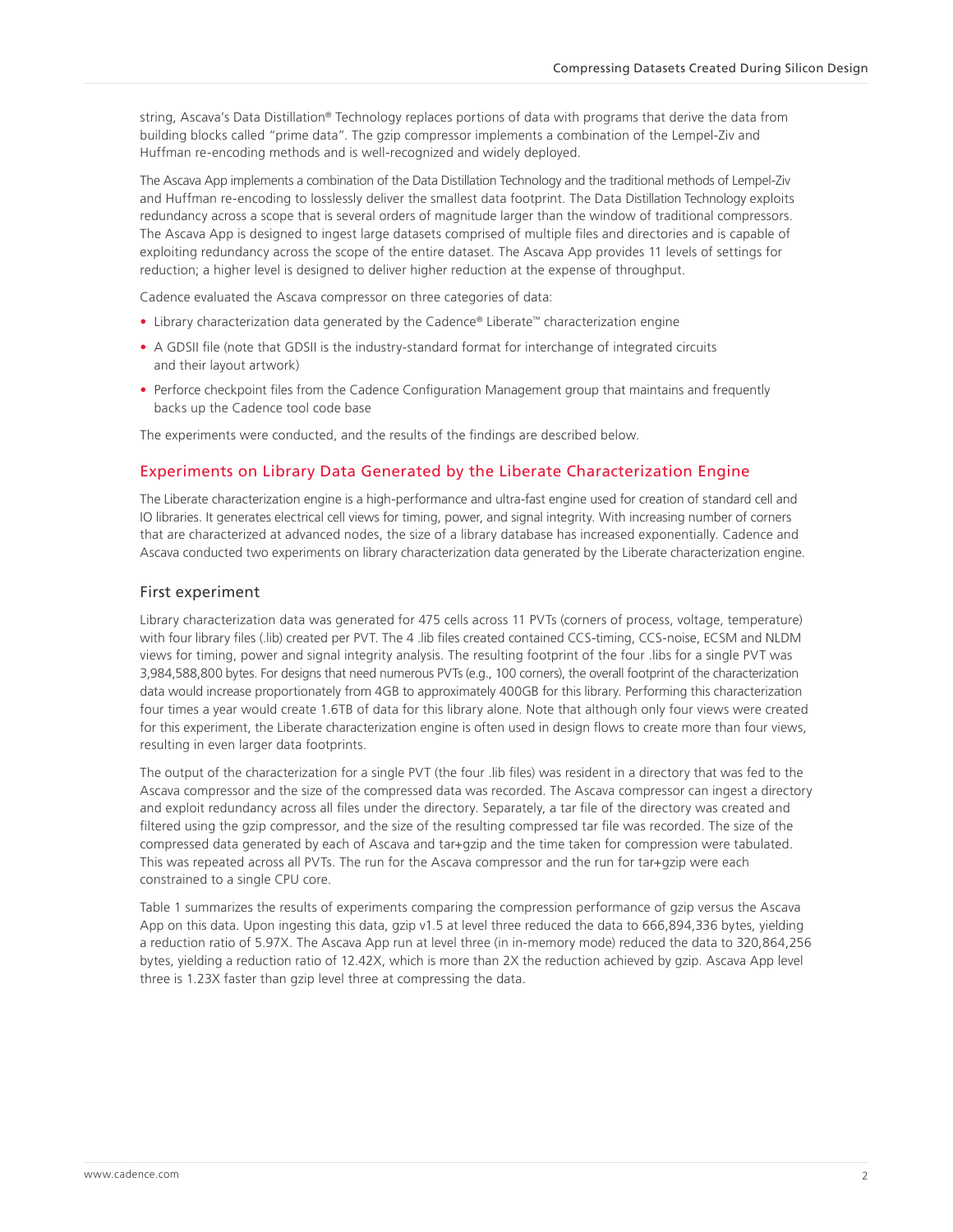<span id="page-2-0"></span>Experiments conducted at: Cadence, by Cadence Liberate team in January 2019 Machine used: RHEL 6.5, Intel® Xeon® CPU E5-2699 v3 @ 2.3 GHz (Haswell generation) Dataset: LIBARCH (11 PVTs, 475 cells, 4 .libs/PVT); Original size: 3,984,588,800 for 1 PVT

| <b>Tool</b> | Level | Memory<br>Ouota | Compressed<br>Size (bytes) | Compression<br>Ratio | Compression<br>gain Ascava<br>over gzip | <b>CPU</b><br>Seconds<br>$(user+sys)$ | Compression<br>speed<br>(MB/sec) | Speedup<br>Ratio<br>over Gzip |
|-------------|-------|-----------------|----------------------------|----------------------|-----------------------------------------|---------------------------------------|----------------------------------|-------------------------------|
| Gzip $v1.5$ |       |                 | 666,894,336                | 5.97                 |                                         | 70                                    | 56.92                            | n/a                           |
| Ascava      |       | 5G              | 320,864,256                | 12.42                | 2.08X                                   | 57                                    | 69.91                            | 1.23X                         |

*Table 1: Compression performance of Ascava App versus gzip on the Liberate Characterization dataset #1*

The results in Table 1 were for characterization data for a single PVT. For multiple PVTs, the overall input footprint is proportionately larger. Note that the Ascava App has the potential of exploiting redundancy across the various .libs in this expanded footprint, while gzip is unable to exploit redundancy beyond the scope of a limited window (typically 32KB); such a limited scope of gzip is unlikely to span multiple files.

#### Second experiment

Library characterization data was generated similarly to the first experiment described above and the resulting footprint of the 4 .libs for a single PVT was 1,793,097,099 bytes. The total footprint including all directories and files for 100 PVTs that were generated is 181,879,618,099 bytes.

The methodology followed for this experiment was like that described in the first experiment above. Table 2 summarizes the results of experiments comparing the compression performance of gzip versus the Ascava App on this data. Upon ingesting this data, gzip v1.5 at level six reduced the data to 415,434,368 bytes, yielding a reduction ratio of 4.32X. The Ascava App run at level three (in in-memory mode with a memory quota of 1.5GiB) reduced the data to 201,570,028 bytes, yielding a reduction ratio of 8.9X, which is 2.06X the reduction achieved by gzip. Also, note that the Ascava App level three ingested the data at a compression speed of 107.50 MB/s, which is 3.62X faster than gzip level six.

Experiments conducted at: Ascava. Data by Cadence Liberate team in December 2018 Machine used: RHEL 7.3, Intel® Xeon® CPU E5-1650 v3 @ 3.5 GHz (Haswell generation) Dataset: LIBARCH (100 PVTs, 4 .libs/PVT); Original size: 1,793,097,907 bytes for 1 PVT

| Tool        | Level | Memory<br>Ouota | <b>Compressed</b><br>Size (bytes) | Compression<br>Ratio | <b>Compression</b><br>gain Ascava<br>over gzip | <b>CPU</b><br><b>Seconds</b><br>(real) | Compression<br>speed<br>(MB/sec) | Speedup<br>over Gzip |
|-------------|-------|-----------------|-----------------------------------|----------------------|------------------------------------------------|----------------------------------------|----------------------------------|----------------------|
| Gzip $v1.5$ | 6     |                 | 415,434,368                       | 4.32                 |                                                | 60.39                                  | 29.69                            | n/a                  |
| Ascava      | 3     | .5G             | 201.570.028                       | 8.90                 | 2.06X                                          | 16.68                                  | 107.50                           | 3.62X                |
| Ascava      | 4     | .5G             | 193,602,543                       | 9.26                 | 2.15X                                          | 35.25                                  | 50.87                            | 1.71X                |

*Table 2: Compression performance of Ascava App versus gzip on the Liberate Characterization dataset #2*

#### Experiments on GDSII Data

A file containing the GDSII representation of a design was compressed by the Ascava App and by gzip.

Table 3 summarizes the results of experiments comparing the compression performance of gzip versus the Ascava App on this GDSII data. Upon ingesting this data, gzip v1.5 at level six reduced the data to 35GiB, yielding a reduction ratio of 4.80X. The Ascava App run at level four (in in-memory mode) reduced the data to 6.77GiB, yielding a reduction ratio of 24.81X, which is more than 5X the reduction achieved by gzip. Also, note that the Ascava App level four was 4.29X faster than gzip level six at compressing the data and 3.57X faster than gzip at decompressing the data. The retrieval rate achieved by the Ascava App was 428.57 MB/sec on this data.